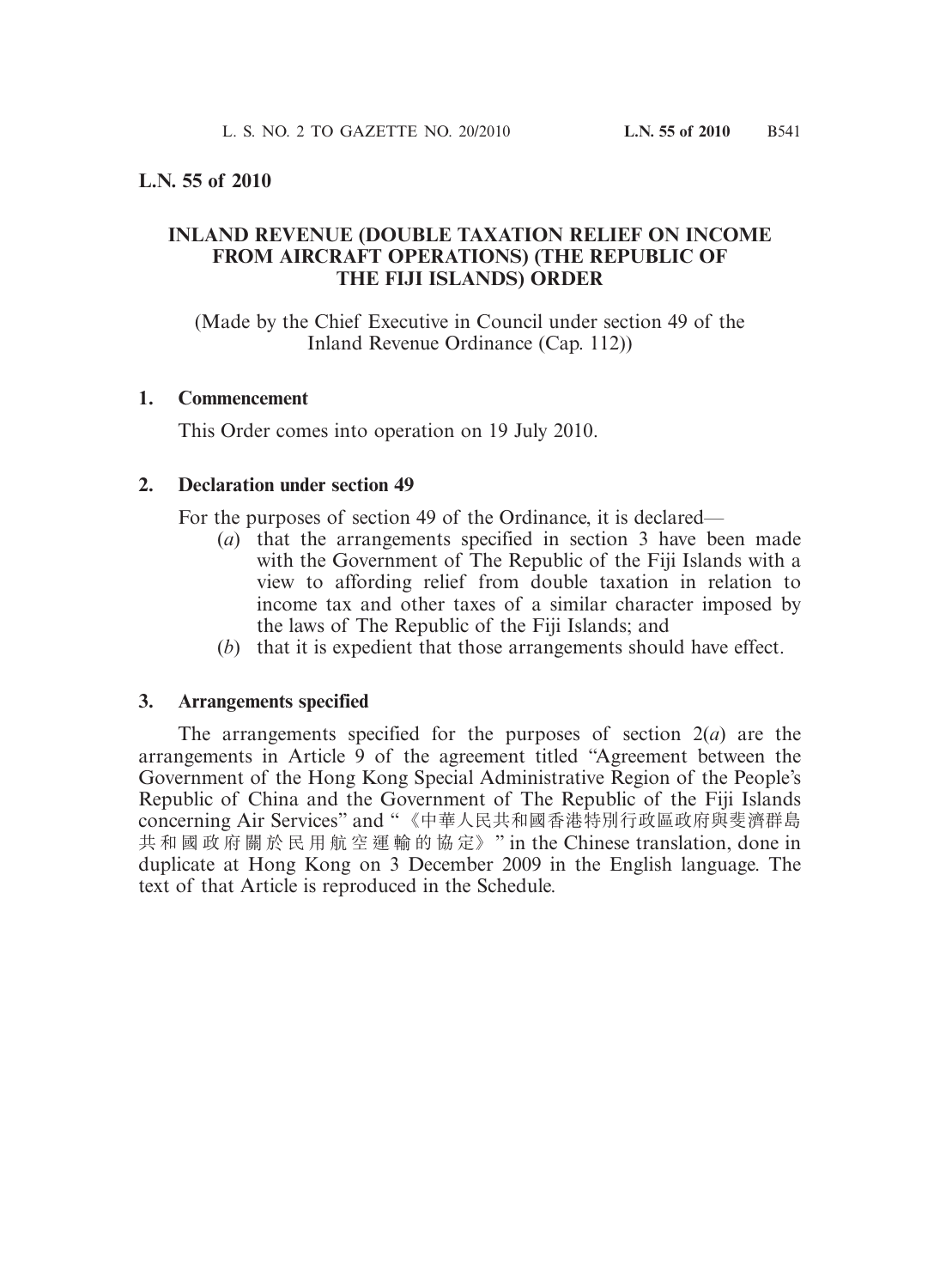#### SCHEDULE [s. 3]

## Article 9 of the Agreement between the Government of the Hong Kong SPECIAL ADMINISTRATIVE REGION OF THE PEOPLE'S REPUBLIC of China and the Government of The Republic of the Fiji Islands Concerning Air Services

### **Article 9**

#### **Avoidance of Double Taxation**

(1) Income or profits derived from the operation of aircraft in international traffic by an airline of one Contracting Party, including participation in a pool service, a joint air transport operation or an international operating agency, which are subject to tax in the area of that Contracting Party shall be exempt from income tax, profits tax and all other taxes on income or profits imposed in the area of the other Contracting Party.

(2) Capital and assets of an airline of one Contracting Party relating to the operation of aircraft in international traffic shall be exempt from taxes of every kind and description on capital and assets imposed in the area of the other Contracting Party.

(3) Gains from the alienation of aircraft operated in international traffic and movable property pertaining to the operation of such aircraft which are received by an airline of one Contracting Party shall be exempt from any tax on gains imposed in the area of the other Contracting Party.

- (4) For the purposes of this Article:
	- (a) the term "income or profits" includes revenues and gross receipts from the operation of aircraft for the carriage of persons, livestock, goods, mail or merchandise in international traffic including:
		- (i) the charter or rental of aircraft;
		- (ii) the sale of tickets or similar documents, and the provision of services connected with such carriage, either for the airline itself or for any other airline; and
		- (iii) interest on funds directly connected with the operation of aircraft in international traffic;
	- (b) the term "international traffic" means any carriage by an aircraft except when such carriage is solely between places in the area of the other Contracting Party;
	- (c) the term "airline of one Contracting Party" means, in the case of the Hong Kong Special Administrative Region, an airline incorporated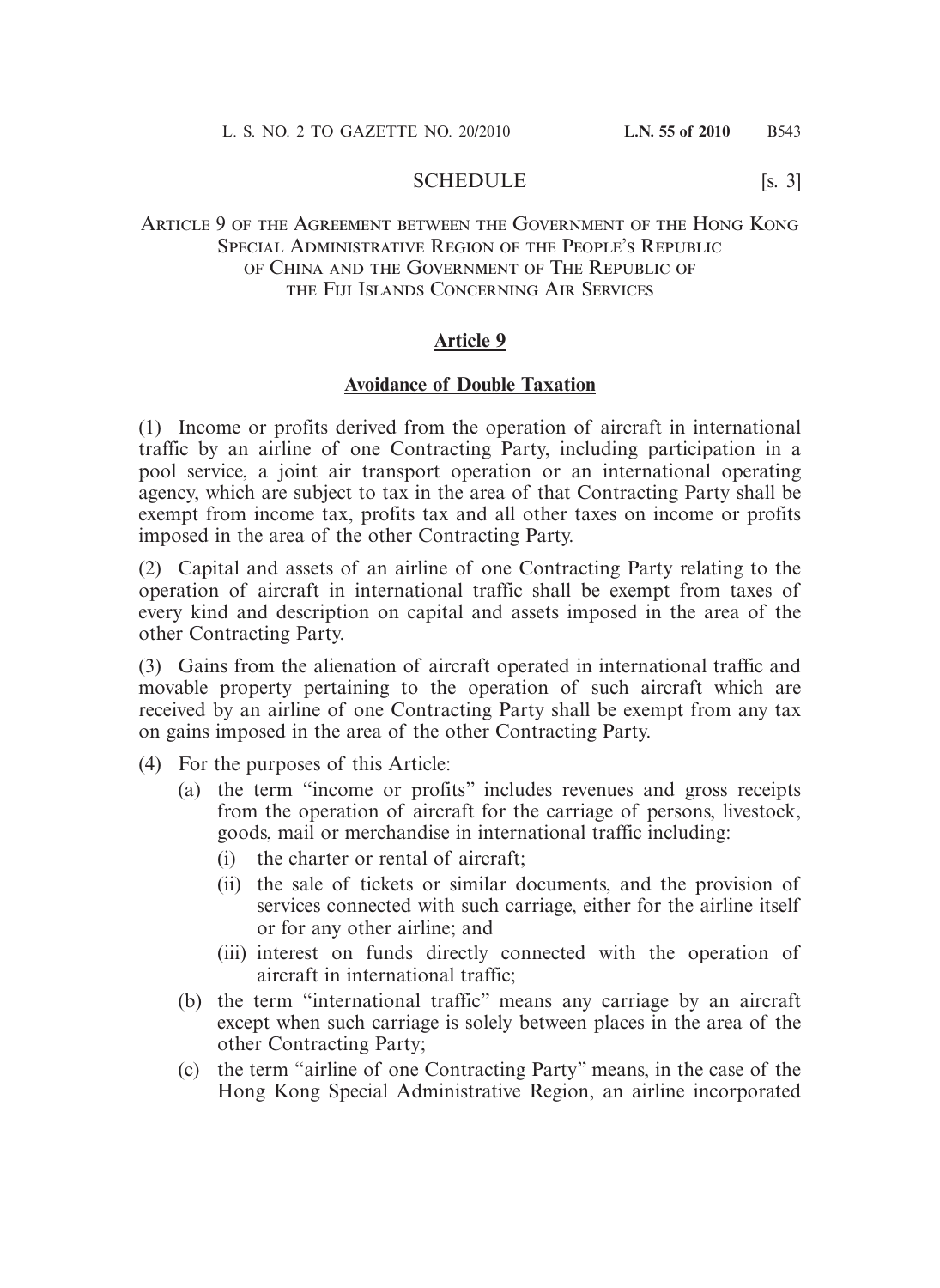and having its principal place of business in the Hong Kong Special Administrative Region and, in the case of The Republic of the Fiji Islands, an airline substantially owned and effectively controlled by the Government of The Republic of the Fiji Islands or its nationals;

(d) the term "competent authority" means, in the case of the Hong Kong Special Administrative Region, the Commissioner of Inland Revenue or his authorised representative, or any person or body authorised to perform any functions at present exercisable by the Commissioner or similar functions, and, in the case of The Republic of the Fiji Islands, the Minister of Finance or his authorised representative.

(5) The competent authorities of the Contracting Parties shall, through consultation, endeavour to resolve by mutual agreement any disputes regarding the interpretation or application of this Article. Article 16 (Settlement of Disputes) shall not apply to any such dispute.

(6) Notwithstanding Article 20 (Entry into Force) each Contracting Party shall notify to the other the completion of the procedures required by its law for the bringing into force of this Article and the Article shall enter into force on the date of the last written notification. The Article shall then have effect:

- (a) in the Hong Kong Special Administrative Region, for any year of assessment beginning on or after 1st April in the calendar year next following that in which this Agreement or this Article enters into force, whichever is the later;
- (b) in The Republic of the Fiji Islands, for any year of assessment beginning on or after 1 January in the calendar year next following that in which this Agreement or this Article enters into force, whichever is the later.

(7) Notwithstanding Article 18 (Termination) where notice of termination of this Agreement is given under that Article, this Article shall cease to have effect:

- (a) in the Hong Kong Special Administrative Region, for any year of assessment beginning on or after 1st April in the calendar year next following that in which notice is given;
- (b) in The Republic of the Fiji Islands, 1 January in the calendar year next following that in which notice is given.

(8) This Article shall not have effect so long as an agreement for the avoidance of double taxation with respect to taxes on income, providing for similar exemptions to those in this Article, has effect between the Contracting Parties.